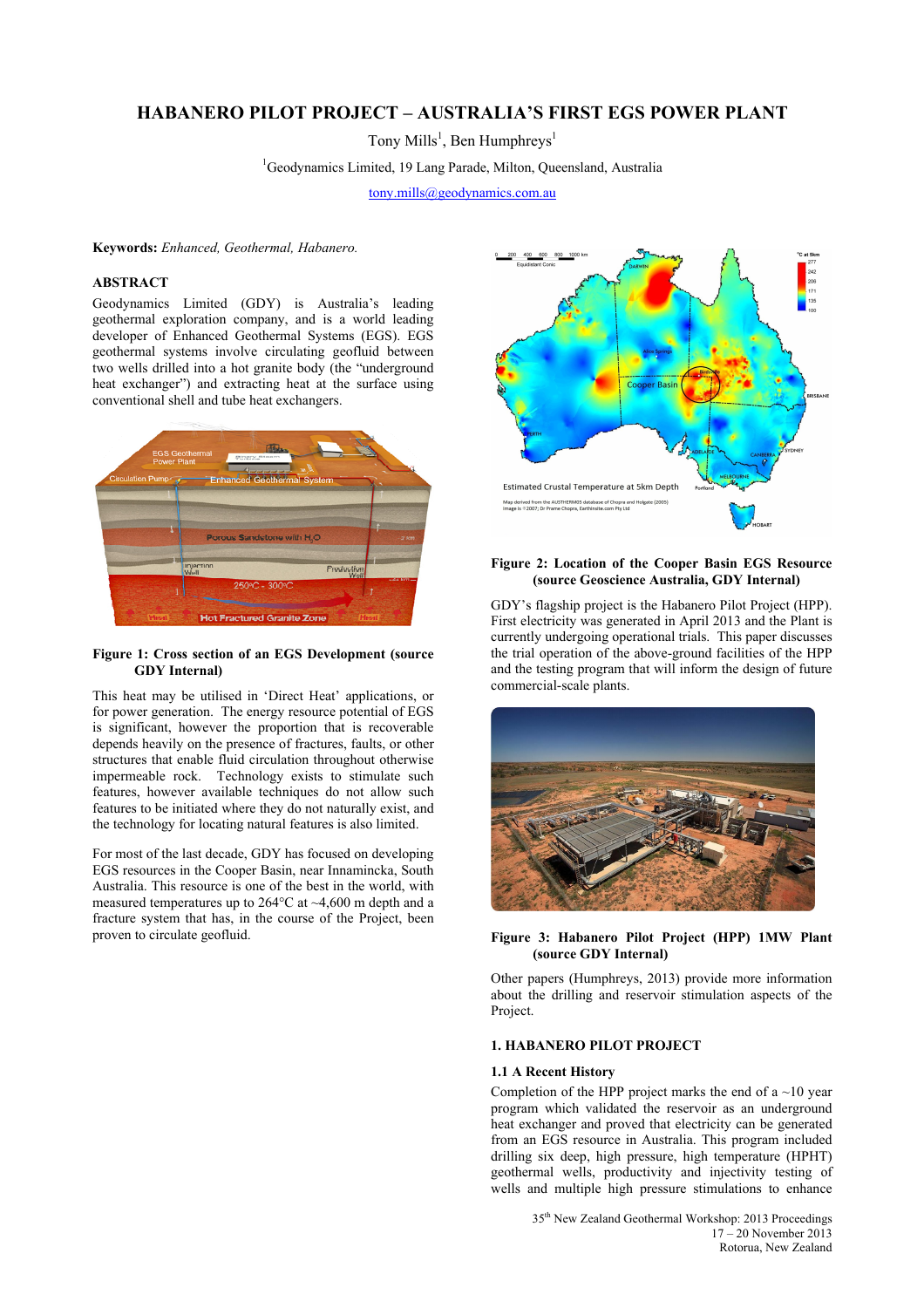well performance. By late 2008, GDY had established a connected doublet of wells (Habanero 1 and 3) and a pilot scale power plant. Over a period of several months, GDY circulated 50,000 tonnes of brine, equivalent to 926 operational hours (Chen, 2010) before Habanero 3 suffered a blow-out and was destroyed. This occurred before GDY was able to commission the power plant. The Company regrouped, completely revised its well design and completed the drilling of Habanero 4 well in 2012. This well has been extremely successful, producing up to 40kg/s in open flow testing, and allowing further hydraulic stimulation of the reservoir.



**Figure 4: Open Flow Testing of Habanero 4 (source GDY Internal)** 

Measured downhole temperature was 241°C and at the time of writing, flowing wellhead temperature was 210°C and climbing towards a predicted long-term temperature of 215°C. In parallel with drilling activities, the Company took the opportunity to re-engineer some aspects of the brine loop and power plant, especially the control system.

## **1.2 Project Description**

The Project was commissioned in February-April 2013 and consists of:

- Habanero 1 well, which was originally an exploration well but which is suitable for reinjection duty, albeit with injectivity compromised by the existence of a ring of drilling mud in the reservoir.
- Habanero 4 well, drilled as a geothermal producer and located approximately 690m from Habanero 1.
- A high pressure flowline connecting the two wells, comprising a Brine Reinjection Pump (BRP) with an associated Brine Cooler (to lower fluid temperature to within the capability of the pump).
- An array of four shell and tube heat exchangers, configured in series, with brine passing through the tube side and "working fluid" (water) in counterflow through the shell side.
- A pilot-scale power station, referred to as "the 1MW Plant", designed to receive hot working fluid, and flash a portion of this to steam for the operation of a conventional steam turbine. The plant is built around a second-hand Peter Brotherhood condensing steam turbine.



**Figure 5: The steam turbine of the 1MW Plant (source GDY Internal)** 

In 2009, the Project was conceived to export power to the nearby township of Innamincka, however by 2013, it was realized that the raison d'être for the HPP was research and development for EGS and that the operating life and possibly the reliability of the Plant would not support an external customer. The limitations of the Habanero 1 well also meant that to generate sufficient power for an external load, GDY must either drill another well or commit to longterm open flows. Open flow refers to the case where brine (and electricity) production is increased without increasing reinjection, and requires a large dam capacity to evaporate the open-flowed brine. Consequently, the HPP project has been commissioned with only token (166kWe) electrical loads to absorb the power that it is capable of producing. The real value of the Project lies in its medium-term closed loop circulation through the "underground heat exchanger".

In the context of geothermal plants, the plant scheme has "binary" (two fluid) characteristics, as well as the flashing water characteristic of a "single flash" plant. The Plant is air cooled, but operates indirectly via a shell and tube condenser with a separate cooling water circuit



**Figure 6: 1MW Plant Schematic (source GDY Internal)** 

#### **2. DESIGN CHALLENGES**

#### **2.1 Sealing High Pressure and Temperature**

The brine system in HPP must withstand high temperatures (>200°C) and high pressures ( HPHT). At the production wellhead, pressures can rise to 36MPag during hot shutdown and normally occupy the range 33-35MPag. Downstream of the brine reinjection pump, the system is designed for 45MPag and operates close to this limit.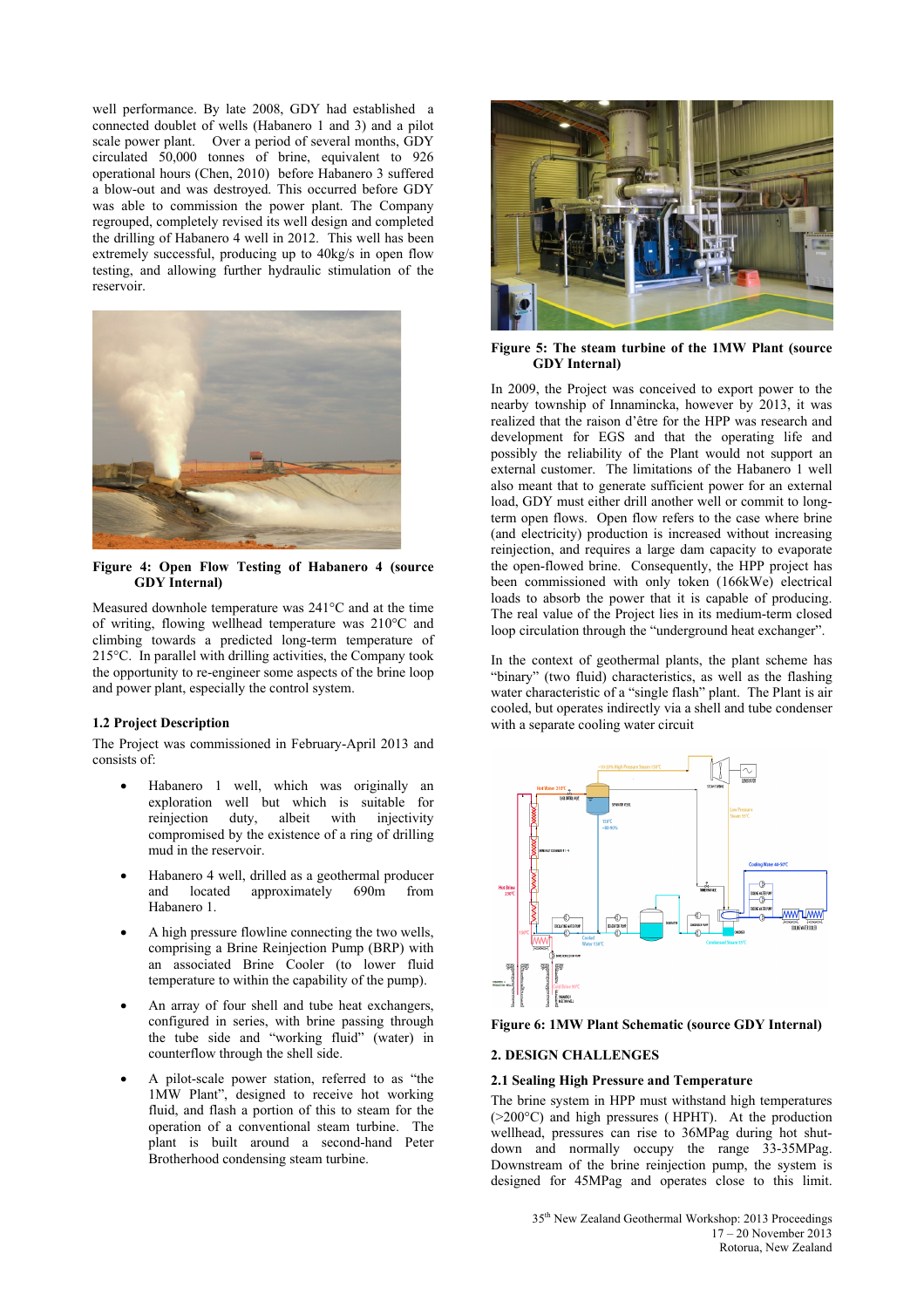Sealing technology at these conditions is problematic. ANSI flanges become unfeasibly heavy, and were largely replaced on the Project by TechLok clamp connectors, which performed well. Seats and stems on new valves proved to be leak-tight in only about 50% of cases, which requires expensive redundant valving to be specified, especially at wellheads.

Experience in 2009 had shown that mechanical shaft seals for the Brine Reinjection Pump would be problematic. For the 2013 trial, GDY changed from tandem to double seals. Two double seals were custom designed and built. The first lasted 10 days and the second lasted 21 days. GDY then refurbished the circa-2009 tandem seals and heavily modified the supporting barrier fluid system. At the time of writing, a seal of this type has survived for an encouraging five weeks. Future projects will need to continue to invest research in this area.

A key lesson from the 2009 test was that almost all elastomeric materials, in any component, are subject to explosive decompression damage when the brine system is depressurised. By 2013, almost all elastomers had been successfully eliminated from the design.

## **2.2 Brine Control System**

Early trials in 2009 had demonstrated that the brine circulation loop, including the "underground heat exchanger" was capable of:

- Severe water hammer, if valves were operated quickly;
- Brief reverse flows;
- "Over-running" flows, in which the fluid momentum continues to spin the reinjection pump after its motor has stopped, leading to impeller thrust reversals and damage;
- Boiling off of brine to steam and release of dissolved gases when depressurized;
- Causing damaging brine flow into the seal system unless the ratio of seal barrier pressure to brine pressure was carefully managed;
- (Theoretically at least) causing "break-out" damage of the well bore, if wellhead pressure was allowed to fall too low.

This required a distributed control system with numerous protective functions, as well as the ability to control brine demand based on load requirements.

## **2.3 Mineral Deposits**

Geothermal designers are used to dealing with silica and calcite, which deposit in piping and valves at locations where geofluid temperature and pressure are sufficiently reduced. This issue required management in the open flow system of the HPP project, and was handled using polyacrylate inhibitors and occasional acid washing.

Habanero brine is unusual (but not unique) in having up to 4 ppm antimony, which precipitates as crystalline antimony sulphide (stibnite) at certain combinations of temperature at pH. This results in fouling of heat exchanger and brine cooler tubes, which degrades plant efficiency. Since this

problem was identified during the 2009 operation, considerable development effort was able to be applied to a solution in time for the 2013 operation. The remedy consists of periodic hot flush with a 10% caustic soda solution (including 5% propylene glycol). A dedicated cleaning system was built to provide this solution to the heat exchangers in the plant.

During the trial operation, optimization of some cleaning parameters was started, but not fully completed. Key outcomes are that effective cleaning time is typically 30 minutes with temperatures down to 40°C (below the theoretically expected value of 70°C).

During the remainder of the test program, experiments will be performed to determine whether satisfactory cleaning can be achieved whilst economizing on caustic soda use and allowing pH to fall below the reference value of 12.

# **3. PERFORMANCE RESULTS**

# **3.1 Flowrates**

Open flow testing of Habanero 4 produced flowrates up to 40kg/s and exceeded all previous GDY wells. As described above, Habanero 1 was a known 'bottleneck' in the closed loop and GDY expected it to absorb a maximum of 15kg/s. After 1700 hours of reinjection, this rate has improved to 17.2kg/s and continues to gradually improve. This is attributed to a probable break-up of the mud blockage, however improvements in Habanero 4 hydraulics and a stronger thermosiphon effect may also play a role (Thermosiphon refers to the natural circulation between two EGS wells due to their differing temperatures, which can occur without mechanical pumping and has been demonstrated to produce a flow of approximately 5.5kg/s in the Habanero 4-Habanero 1 doublet.)

## **3.2 Temperature**

Prior to stimulation, Habanero 4 open flowed at 191°C. Large scale stimulation involved injection of 36ML of cold water, which cooled the reservoir for several weeks. Steady closed loop circulation has gradually improved the flowing temperature from approximately 190°C to 210°C. A small project is underway to partially fill the well's production annulus with nitrogen, thus displacing completion brine. The objective is to reduce heat transfer to the earth as the hot brine ascends the well. This project is expected to result in temperatures above 215°C.

## **3.2 Reliability and Availability**

At the time of writing, the brine loop has operated for a total of 1700 hours since commissioning in April 2013, which is approximately 84% longer than achieved in the 2009 campaign. When the trial is completed in September, it is expected that the loop will have operated for nearly 3000 hours. Despite the difficulties with the brine reinjection pump seal, the brine loop has achieved a 71% overall availability over this period, and since changing to the new seal type, this has improved to 94%. The steam plant has been available as required by the brine system, with the reliability that is expected of proven Rankine cycle technology.

## **3.3 Power**

Plant auxiliary load is dominated by the reinjection pump and remains fairly constant at 650kWe as long as brine reinjection is constant at 17kg/s. The unit is just able to